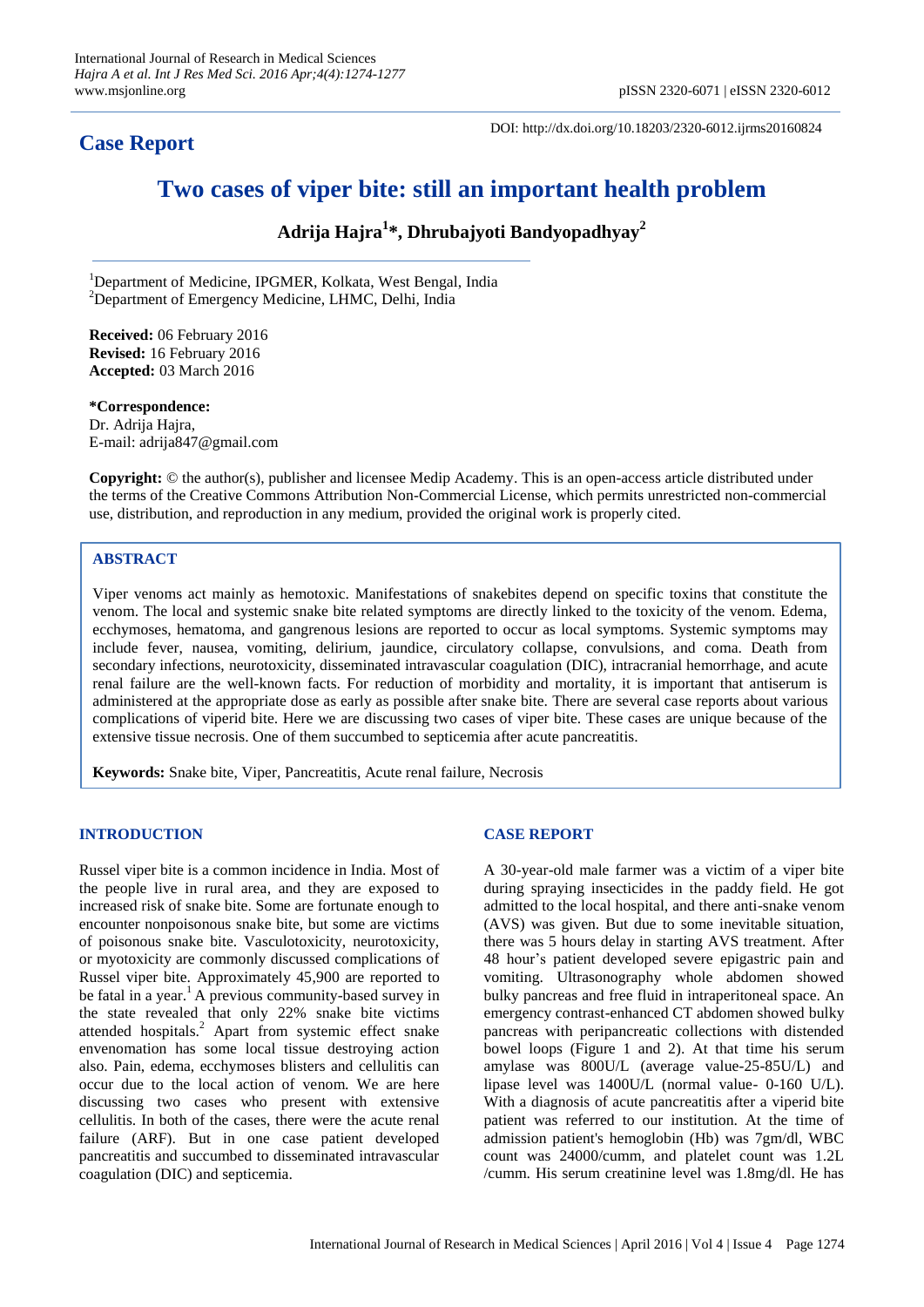been started IV antibiotics, and IV fluid was also given. In the meantime, he has developed local tissue destruction at the site of snake bite that is left foot. Immediately debridement was also done, and pus was sent for culture sensitivity (Figure 3 and 4). Within 24 hour of admission patient developed subconjunctival hemorrhage (Figure-5 and 6). Patient was still conscious. His repeat blood report showed Hb-7gm/dl, WBC count-23700/cumm and platelet count was 90000/cumm. His creatinine level was raised to 2.8mg/dl. Till evening of the second day of admission patient passed only 150 ml of urine. His ultrasonography showed increased cortical echogenicity in bilateral kidneys. He was immediately sent for hemodialysis. The patient was shifted to intensive care unit and was kept under close observation. Next day his creatinine level was detected to be 4.8mg/L and platelet count was 56000/cumm. Hemodialysis was continued. Patient succumbed on the fourth day after receiving the third hemodialysis. His blood reports have been expressed in the table below (Table 1).

| <b>Parameters</b>                        | <b>Normal value</b>       | Day 1               | Day 2            | Day $3$      | Day 4        |
|------------------------------------------|---------------------------|---------------------|------------------|--------------|--------------|
| Hemoglobin                               | $13.5 - 17.5$ gm/dl       | 7gm/dl              | $7 \text{gm/dl}$ | 6.8gm/dl     | $6.5$ gm/dl  |
| WBC count                                | 4500-10000/cumm           | $24000/c$ umm       | 23700cu/mm       | 25000cu/mm   | 24600/cumm   |
| Platelet count                           | $1.5 - 4.5 \times 109$ /L | 1.2/L               | 90000/L          | 56000/L      | 40000/L      |
| D dimer                                  | $<$ 500 ng/ml             | $1600$ ng/ml        | $2000$ ng/ml     | $1800$ ng/ml | $1500$ ng/ml |
| Blood urea                               | $7-21$ mg/dl              | $60$ mg/dl          | 110mg/dl         | $120$ mg/dl  | $150$ mg/dl  |
| Blood creatinine                         | $0.7 - 1.0$ mg/dl         | $1.8 \text{ mg/dl}$ | $2.8$ mg/dl      | 4.8mg/dl     | $6.0$ mg/dl  |
| Activated partial<br>thromboplastin time | $18-45 s$                 | 42s                 | 54 <sub>s</sub>  | 60s          | 52s          |
| International<br>normalised ratio        | $0.9 - 1.2$               | 1.8                 | 2.2              | 3.8          | 4.0          |
| Arterial blood gas pH                    | 7.35-7.45                 | 7.20                | 7.10             | 7.32         | 7.34         |

#### **Table 1: Serial blood reports of the first patient.**



**Figure 1: Shows bulky pancreas and distended bowel loops (black arrows).**





**Figure 2: Shows bulky pancreas and peri pancreatic fluid collection (black arrows).**

**Figure 3: Local tissue injury after debridement.**



**Figure 4: Local tissue injury after debridement (closer view).**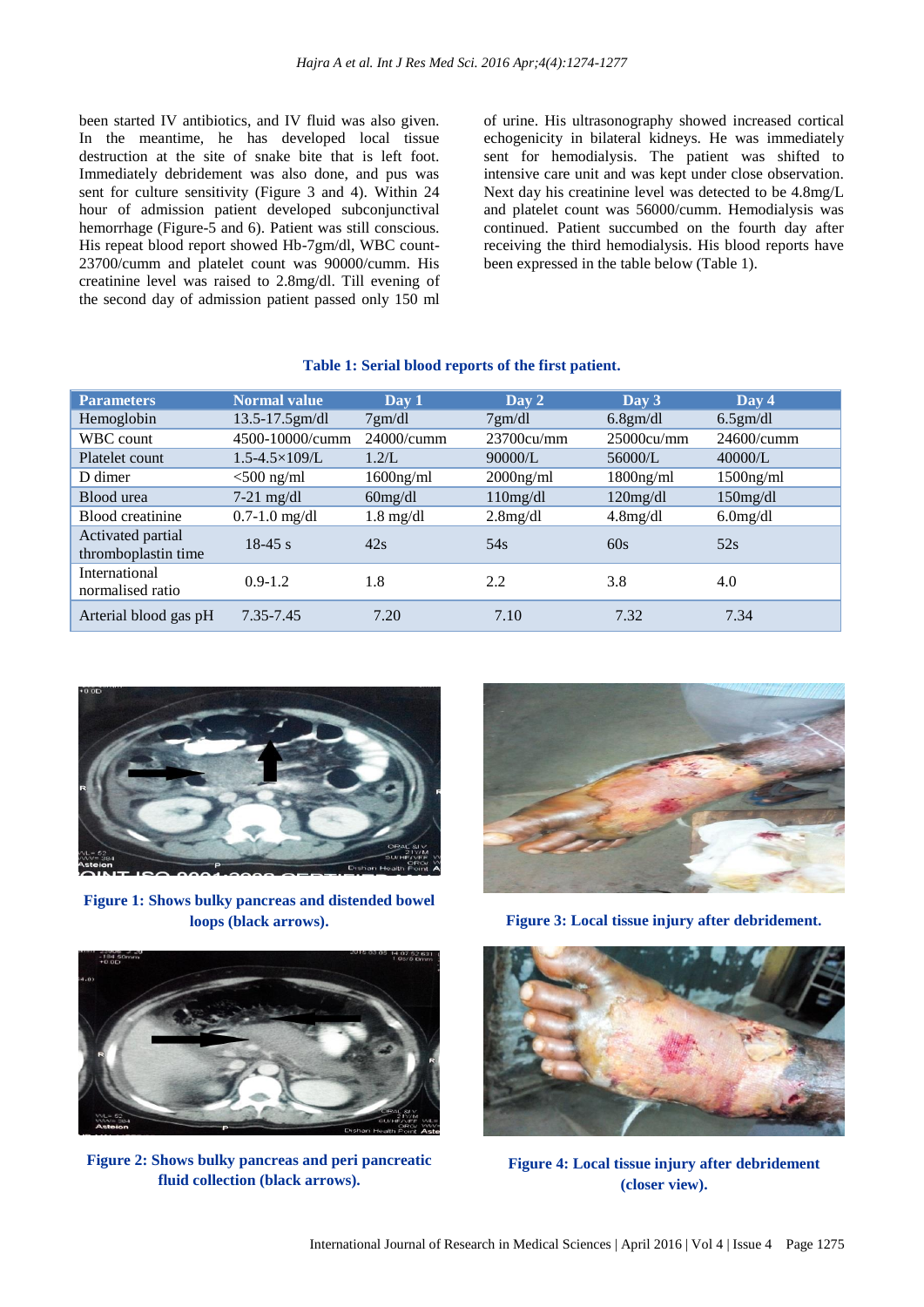

**Figure 5: Subconjunctival hemorrhage front view.**



**Figure 6: Subconjunctival hemorrhage side view.**



**Figure 7: Local tissue necrosis of second patient side view.**



**Figure 8: Local tissue necrosis of second patient.**

Another case was also admitted directly to our institution after Russel viper bite. AVS was given within 3 hours of snake bite. Here also the patient developed acute renal failure (ARF), but he was successfully managed after seven episodes of hemodialysis. Here also, patient developed extensive local tissue necrosis (Figure 7 and 8). After IV antibiotics the systemic infection was controlled, and the patient was discharged in a stable condition.

# **DISCUSSION**

The Viper venom has thrombin-like actions. They may cause local vasculopathy causing swelling, blisters and necrosis. There is 2-3% chance of tissue necrosis with viper venom. This local injury is a site for bacterial growth, and subsequently, it can cause septicemia also. There are several studies supporting the high chance of necrosis at the site of viperid bite.<sup>3</sup> There are mixtures of multiple enzymes and low molecular weight peptides in viper venom. Some of which are responsible for the bleeding manifestations. Several mechanisms have been suggested for the bleeding after envenomation. Disseminated intravascular coagulation (DIC) may be due to spontaneous activation of factor V and factor X by pro-coagulants present in the venom. This results in the production of a fragile fibrin leading to bleeding manifestations. Direct vascular endothelial damage caused by the direct effect of the venom also contributes to bleeding manifestations.<sup>4</sup> Exact pathogenesis of pancreatitis occurring as a complication of snake envenomation is a matter of research till now. Phospholipase A2, a lipolytic enzyme, is found in almost all snake venoms as a basic protein called "direct lytic factor." It may result in acute pancreatitis. The impaired collagen metabolism resulting in fibrosis of pancreatitis has also been postulated to cause acute pancreatitis. Serum complement system has also been proposed in the pathogenesis of acute pancreatitis.<sup>5</sup> ARF can develop as early as within 24 hours and as late as after one week after hemotoxic snake bite. Renal vascular blockage by microthrombi, ischemia, and shock cause decreased renal perfusion. Hemoglobinuria and myoglobinuria may cause direct nephrotoxicity. Late involvement of kidney can be explained by shock due to hypovolemia. This is caused by loss of plasma and blood in the extravascular compartment and pulmonary intravascular clotting. The viper venom acting directly on the heart may also result in hypotension. Increased vascular permeability causes peripheral pooling of blood resulting in decreased perfusion of renal circulation.<sup>1</sup>

The purpose of describing these two cases is to depict that delay in starting of AVS therapy in our first case results in a devastating outcome. We have got the patient after 72 hours of the bite. In the second case, we started AVS as early as possible, but this patient also developed severe local tissue injury and ARF also. Timely hemodialysis and antibiotic therapy saved our case.

World Health Organization in the year 2009 includes snake bite in the list of neglected tropical diseases. Very few epidemiological surveys are there on the snake bite problem in India. More data regarding clinical course of snake bite is necessary. $2$  We need to study further about